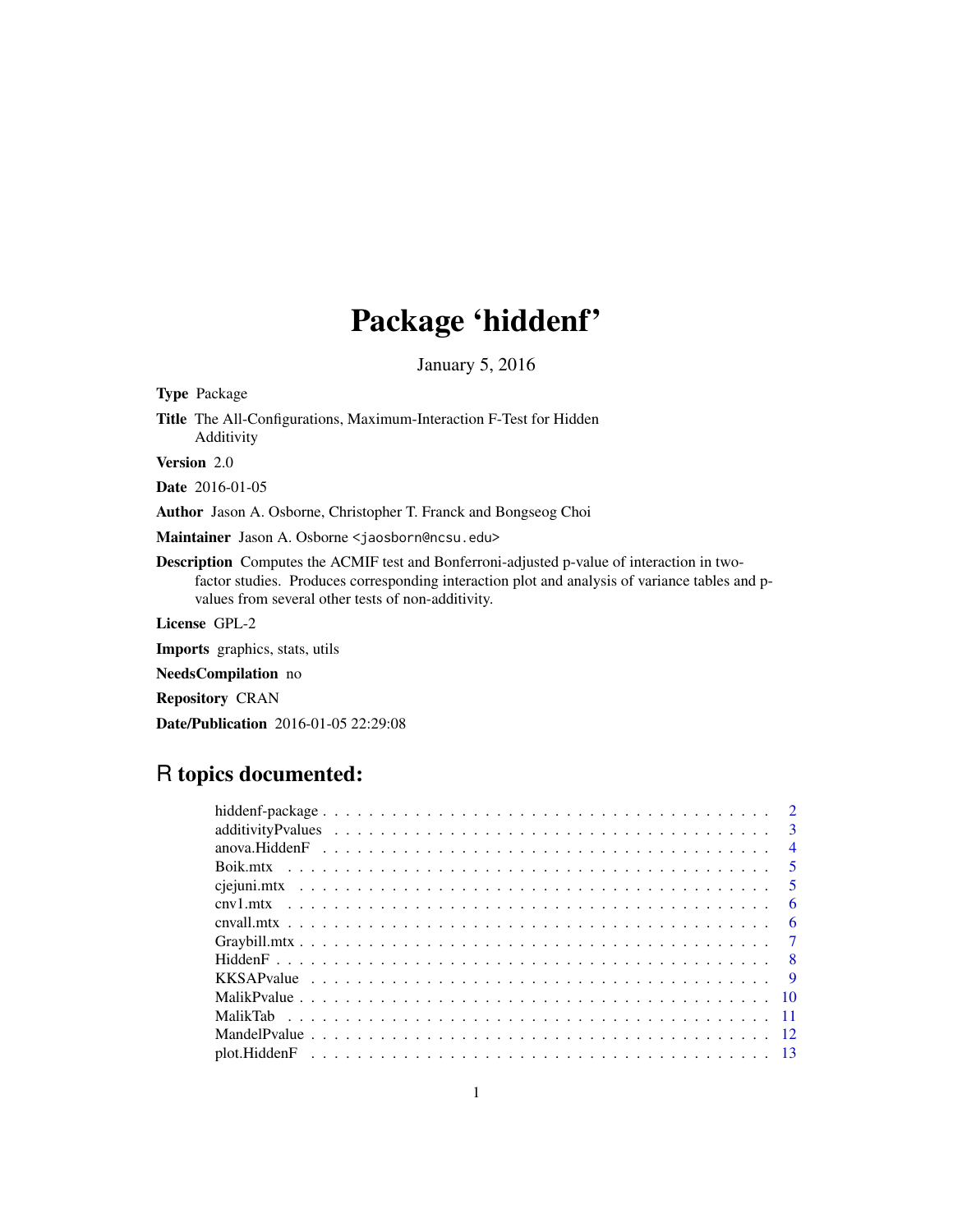<span id="page-1-0"></span>

| Index |  |
|-------|--|

hiddenf-package *Tests for nonadditivity using the hidden F test*

# Description

Fits a linear model to a (r-by-c) matrix of responses. Includes factorial effects of two factors, with rows of the matrix as one factor with r levels and columns as c levels of another factor. Configurations formed by placing rows into two groups and creating a third grouping factor. Linear models are fit for all  $b=2^{\wedge}(r-1)-1$  possible configurations. The resulting pvalue for group-by-treatment interaction is reported, after Bonferroni correction for multiplicity of configurations.

# Details

| Package: | hiddenf    |
|----------|------------|
| Type:    | Package    |
| Version: | 2.0        |
| Date:    | 2015-10-12 |
| License: | $GPI - 2$  |

#### Author(s)

Jason A. Osborne, Christopher T. Franck and Bongseog Choi Maintainer: Jason A. Osborne <jaosborn@ncsu.edu>

#### References

Franck CT, Nielsen, DM and Osborne, JA. (2013) A Method for Detecting Hidden Additivity in two-factor Unreplicated Experiments, Computational Statistics and Data Analysis, 67:95-104.

```
data(cnv1.mtx)
cnv1.out <- HiddenF(cnv1.mtx)
anova(cnv1.out)
```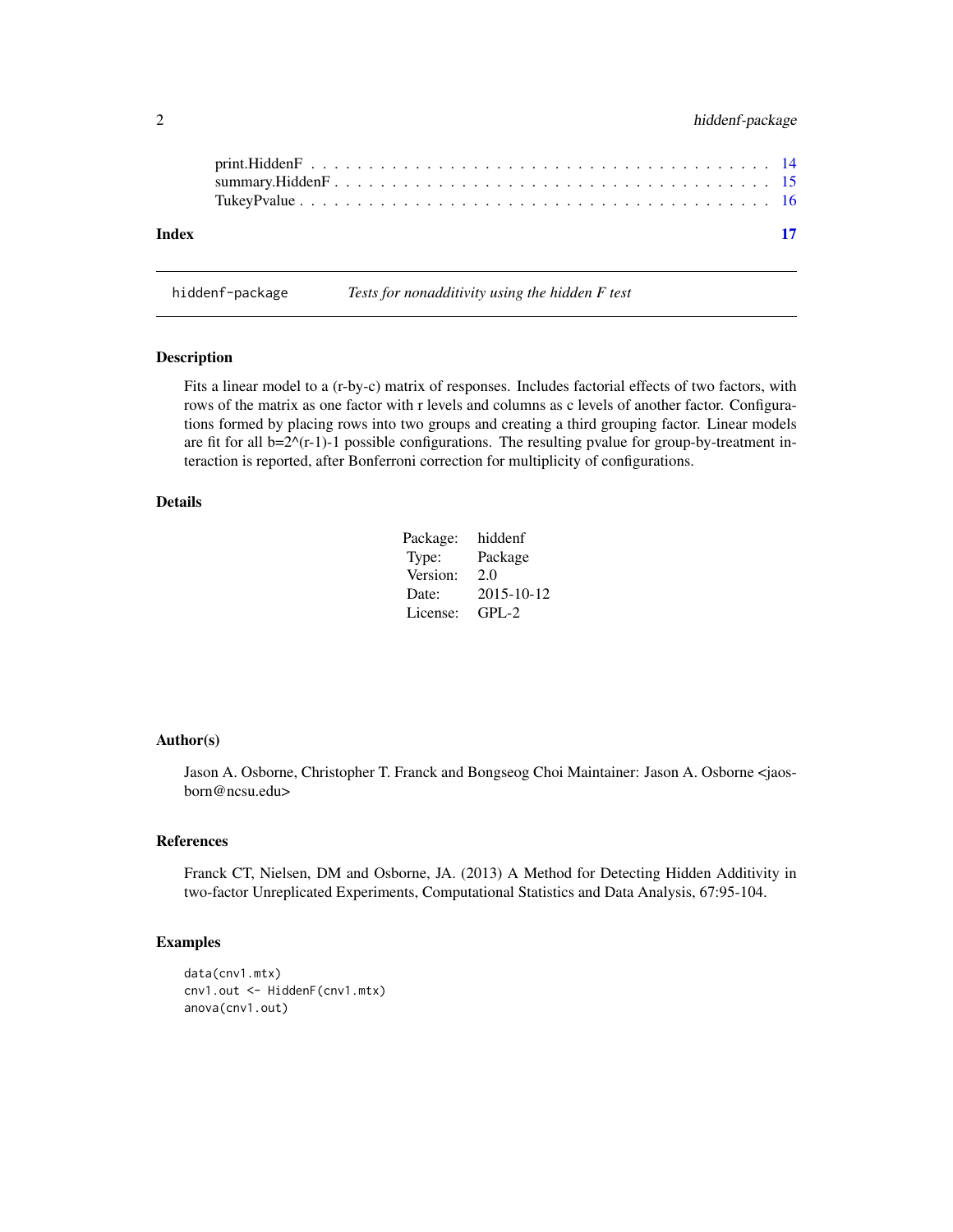<span id="page-2-0"></span>Reports p-values tests for non-additivity developed by Tukey (1949), Mandel (1961), Kharrati-Kopaei and Sadooghi-Alvandi (2007), Franck, Nielsen and Osborne (2014) and Malik, Mohring and Piepho (2015).

#### Usage

additivityPvalues(ymtx.out)

#### Arguments

ymtx.out An object of class HiddenF created by the HiddenF function.

#### Value

A list with five component p-values.

#### Author(s)

Jason A. Osborne <jaosborn@ncsu.edu>, Christopher T. Franck and Bongseog Choi

#### References

Tukey, JW (1949). One Degree of Freedom for Non-Additivity. Biometrics, 5:232-242.

Mandel J. (1961) Non-Additivity in Two-Way Analysis of Variance, Journal of the American Statistical Association, 56:878-888

Kharrati-Kopaei, M. and Sadooghi-Alvandi, SM. (2007). A New Method for Testing Interaction in Unreplicated Two-Way Analysis of Variance, Communications in Statistics - Theory and Methods, 36:2787-2803

Franck CT, Nielsen, DM and Osborne, JA. (2013) A Method for Detecting Hidden Additivity in two-factor Unreplicated Experiments, Computational Statistics and Data Analysis, 67:95-104.

Malik, WA, Mohring, J and Piepho, H. (2015) A clustering-based test for non-additivity in an unreplicated two-way layout, Communications in Statistics-Simulation and Computation.

```
library(hiddenf)
data(cjejuni.mtx)
cjejuni.out <- HiddenF(cjejuni.mtx)
pvalues <- additivityPvalues(cjejuni.out)
print(pvalues)
```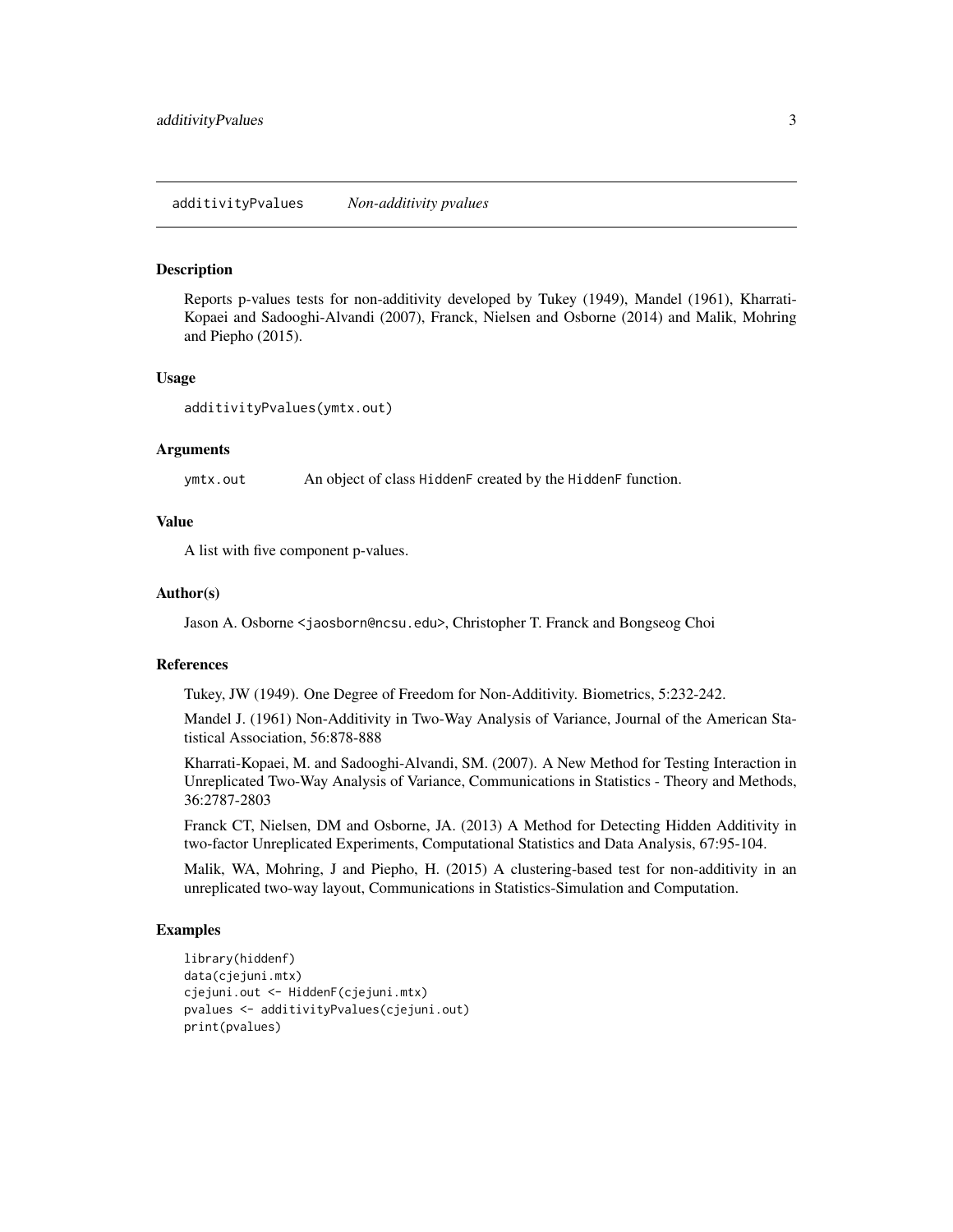<span id="page-3-0"></span>

Reproduces the analysis of variance table appropriate to the chosen method of analysis. The table contains terms common to the additive model, with additional terms appropriate to the method of analysis. For method="ACMIF", additional terms are group, group-by-column and row-nestedin-group. For method="Mandel", there is a term for slopes, for Tukey, there is a term for the multiplicative coefficient. For method="KKSA", two anova tables are given for the two additive models that lead to the maximally significant F-ratio of error mean squares.

#### Usage

## S3 method for class 'HiddenF'  $anova(object, warncat = TRUE, method = "HiddenF".$  $return = FALSE, print = TRUE, stars = FALSE, ...)$ 

#### Arguments

| object    | An object of class HiddenF                                                                                               |
|-----------|--------------------------------------------------------------------------------------------------------------------------|
| warncat   | A boolean argument that can be used to suppress a warning message about mul-<br>tiplicity adjustment to reported pvalues |
| method    | An argument to specify which test of non-additivity is to be considered                                                  |
| return    | A boolean argument determining whether summary statistics are to be returned<br>as a list                                |
| print     | A boolean argument for whether to display the anova tables                                                               |
| stars     | A boolean argument that may be used to suppress the stars in the anova tables                                            |
| $\ddotsc$ | <b>Additional Arguments</b>                                                                                              |

#### Value

An object of class 'anova'

#### Author(s)

Jason A. Osborne, Bongseog Choi and Christopher T. Franck

#### References

Tukey, JW (1949). One Degree of Freedom for Non-Additivity. Biometrics, 5:232-242.

Mandel J. (1961) Non-Additivity in Two-Way Analysis of Variance, Journal of the American Statistical Association, 56:878-888

Kharrati-Kopaei, M. and Sadooghi-Alvandi, SM. (2007). A New Method for Testing Interaction in Unreplicated Two-Way Analysis of Variance, Communications in Statistics - Theory and Methods, 36:2787-2803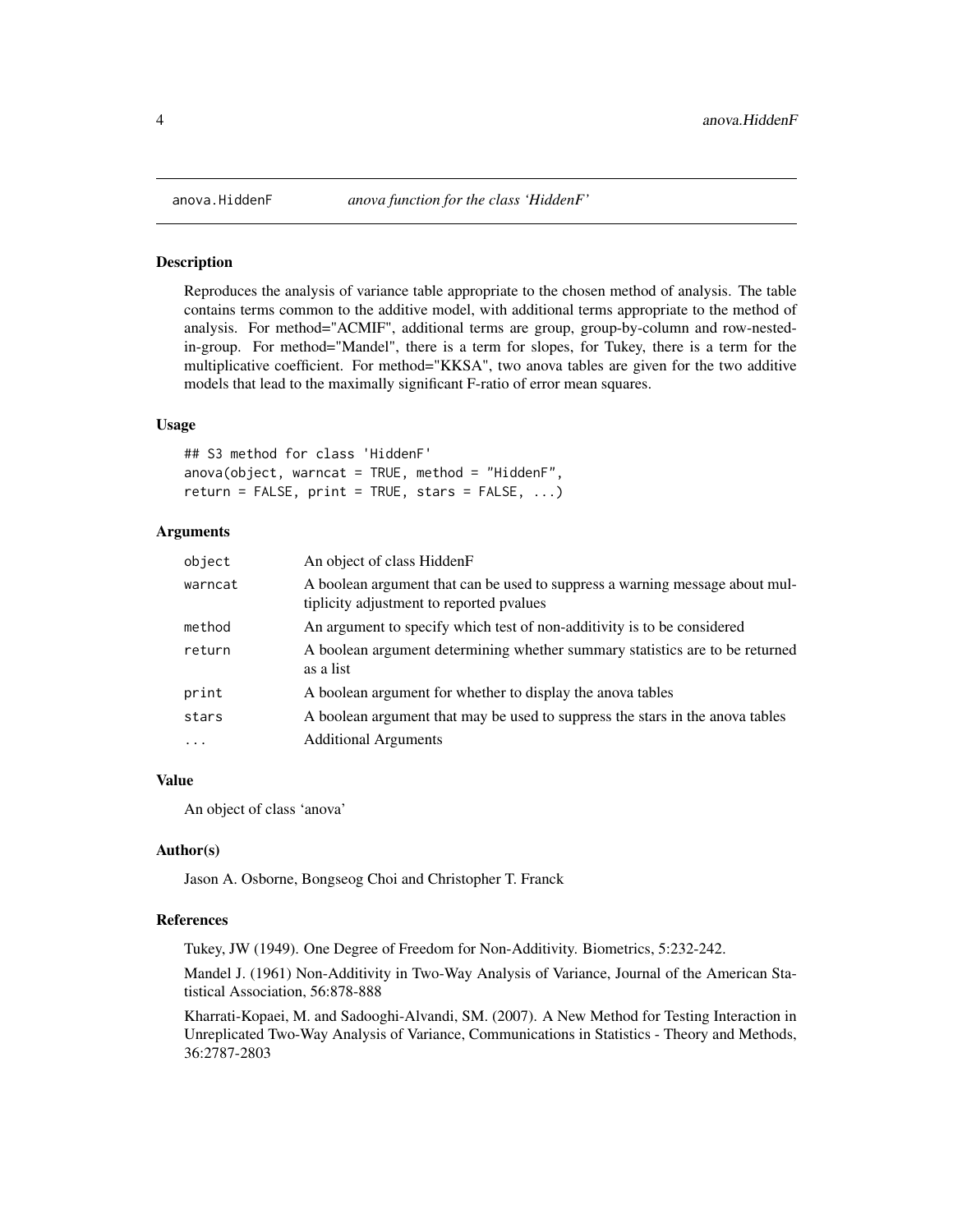#### <span id="page-4-0"></span>Boik.mtx 5

Franck CT, Nielsen, DM and Osborne, JA. (2013) A Method for Detecting Hidden Additivity in two-factor Unreplicated Experiments, Computational Statistics and Data Analysis, 67:95-104.

#### Examples

data(cjejuni.mtx) cjejuni.out <- HiddenF(cjejuni.mtx) anova(cjejuni.out) anova(cjejuni.out,method="KKSA")

Boik.mtx *Multi-headed Machine Data*

#### Description

Performance of a multiple-headed machine used to fill bottles. Weights for six heads on five occasions were recorded.

#### Usage

data(Boik.mtx)

# Source

Boik, RJ. (1993) A comparison of three invariant tests of additivity in two-way classifications with no replications, Computational Statistics & Data Analysis, 15:411-424.

# Examples

```
data(Boik.mtx)
Boik.out <- HiddenF(Boik.mtx)
anova(Boik.out)
```
cjejuni.mtx *Annual prevalence of C.jejuni strain of Campylobacter*

#### Description

Data are courtesy of Dr. Sophia Kathariou and Yucan Liu, North Carolina State University. The entries in the matrix are fractions of campylobacter strains sampled that were classified as C.jejuni. Data were collected over 5 year period across four turkey plants in North Carolina. Rows are plants, columns are years 2008-2012.

#### Usage

data(cjejuni.mtx)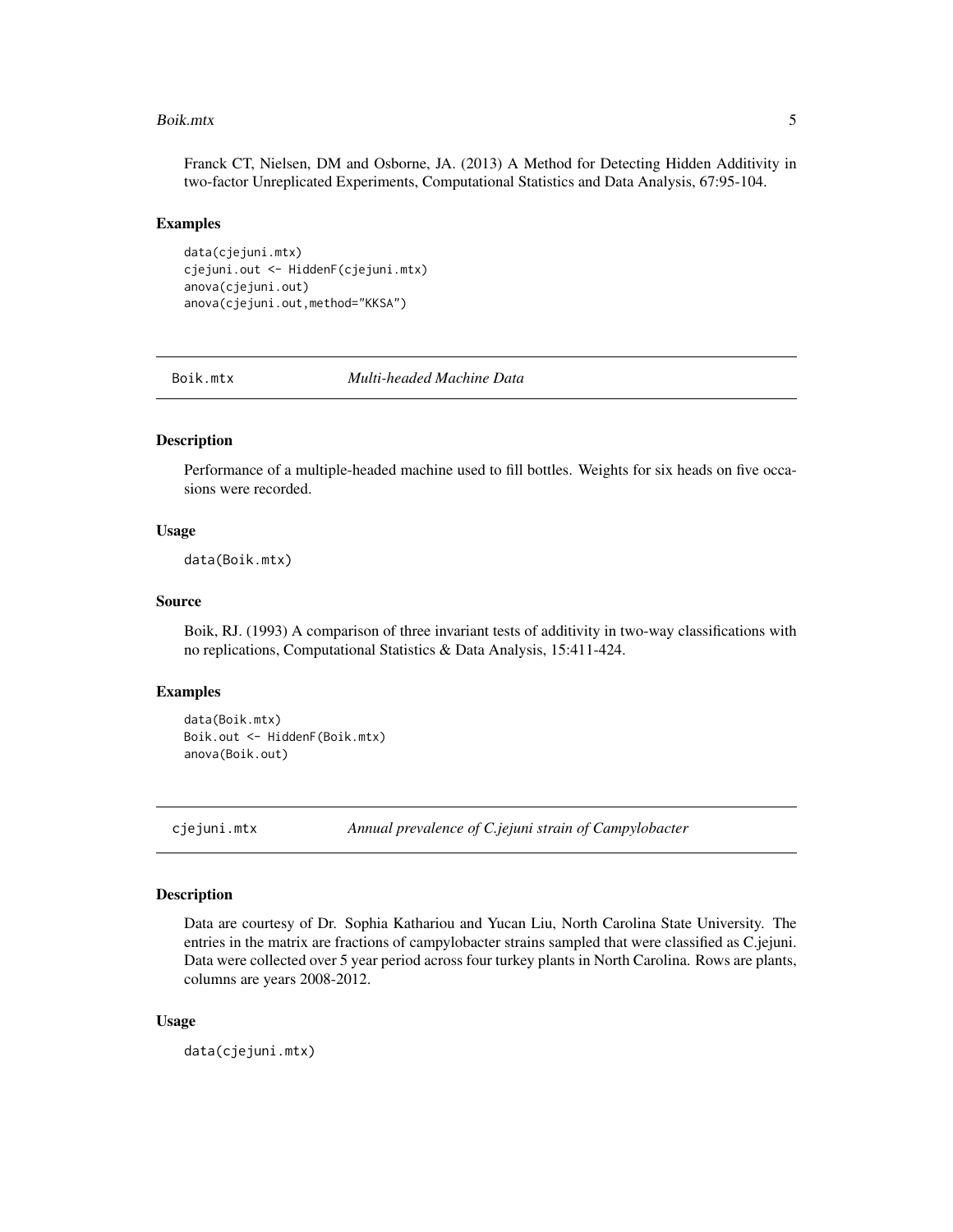# <span id="page-5-0"></span>Value

matrix of C.jejuni fractions

#### Examples

data(cjejuni.mtx) cjejuni.out <- HiddenF(cjejuni.mtx) plot(cjejuni.out)

cnv1.mtx *Copy Number Dataset, Probe #1*

# Description

Data from an experiment (courtesy of Matthew Breen, N.C. State University) to study copy number variation in dogs. Experiment included thousands of probes, one of which is included here.

# Usage

```
data(cnv1.mtx)
```
# Value

cnv1.mtx Matrix of copy number measurements for one specific probe. Measured for two types of tissue (columns) on each of six dogs (rows) with lymphoma.

# Examples

```
data(cnv1.mtx)
cnv1.out <- HiddenF(cnv1.mtx)
summary(cnv1.out)
```
cnvall.mtx *Copy Number Variation*

#### Description

Data from an experiment (courtesy of Dr. Matthew Breen, N.C. State University) to study copy number variation in dogs. Experiment included thousands of probes, several of which are included here, and indexed by the variable called 'dataset'.

#### Usage

data(cnvall.mtx)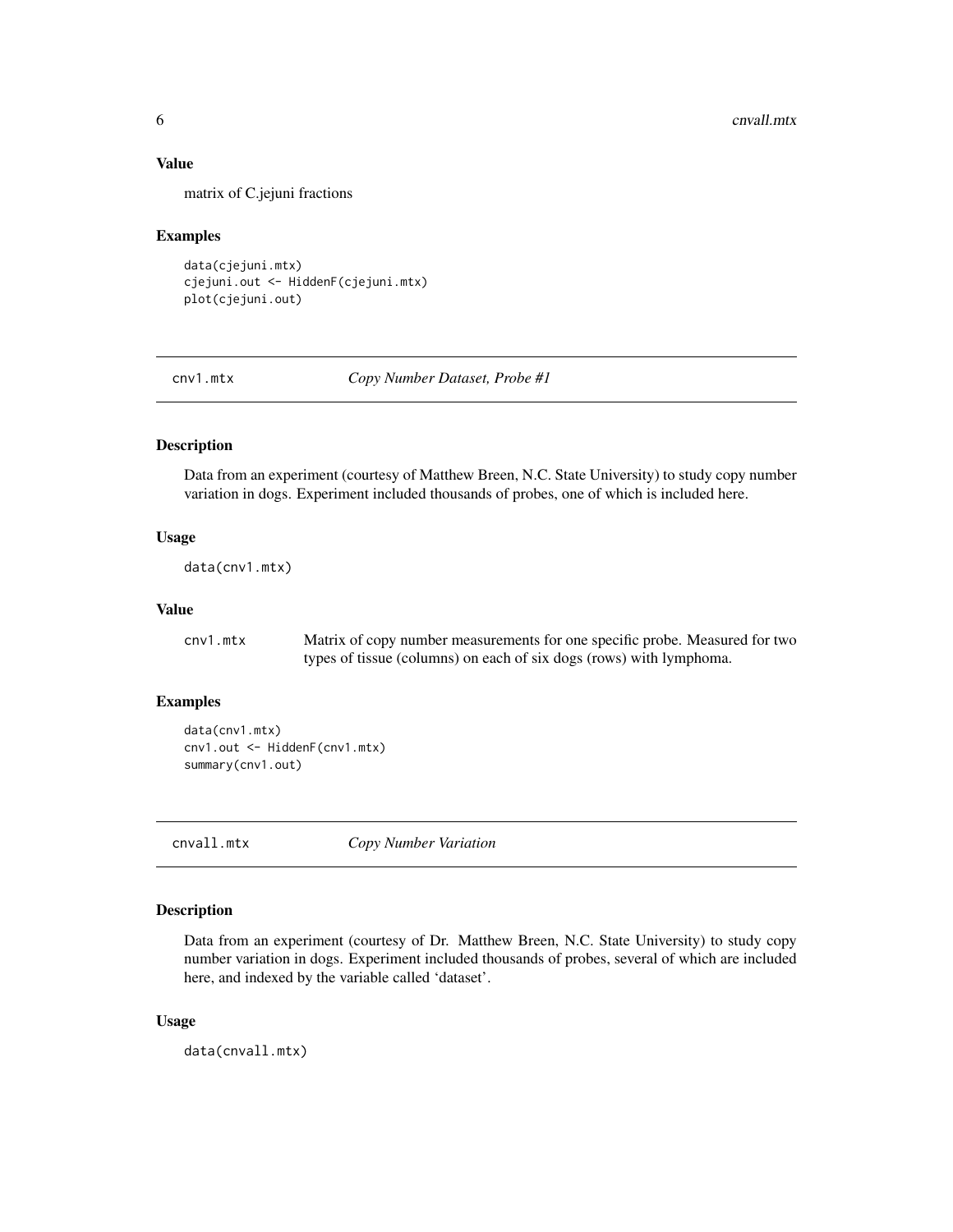# <span id="page-6-0"></span>Graybill.mtx 7

#### Value

cnvall.mtx Matrix of copy number measurements for several probes. Measured for two types of tissue (columns) on each of six dogs (rows) with lymphoma. Copy Number measurements are one column in the matrix and it is not formatted for functions in 'hiddenf' that require matrix input.

# Examples

```
data(cnvall.mtx)
cnvall.mtx
cnv3.mtx <- matrix(cnvall.mtx[25:36,3],byrow=TRUE,nrow=12,ncol=2)
cnv3.out <- HiddenF(cnv3.mtx)
print(cnv3.out$pvalue)
anova(cnv3.out)
```
Graybill.mtx *Wheat Yields*

# Description

Wheat yields from four genotypes in randomized block design with 13 locations.

#### Usage

```
data(Graybill.mtx)
```
# Value

Graybill.mtx Matrix of wheat yields, rows are locations, columns are genotypes

# Source

Graybill, FA. (1954) Variance Heterogeneity in a Randomized Block Design, Biometrics, 10:516- 520.

# Examples

```
## Not run:
data(Graybill.mtx)
Graybill.out <- HiddenF(Graybill.mtx)
plot(Graybill.out)
```
## End(Not run)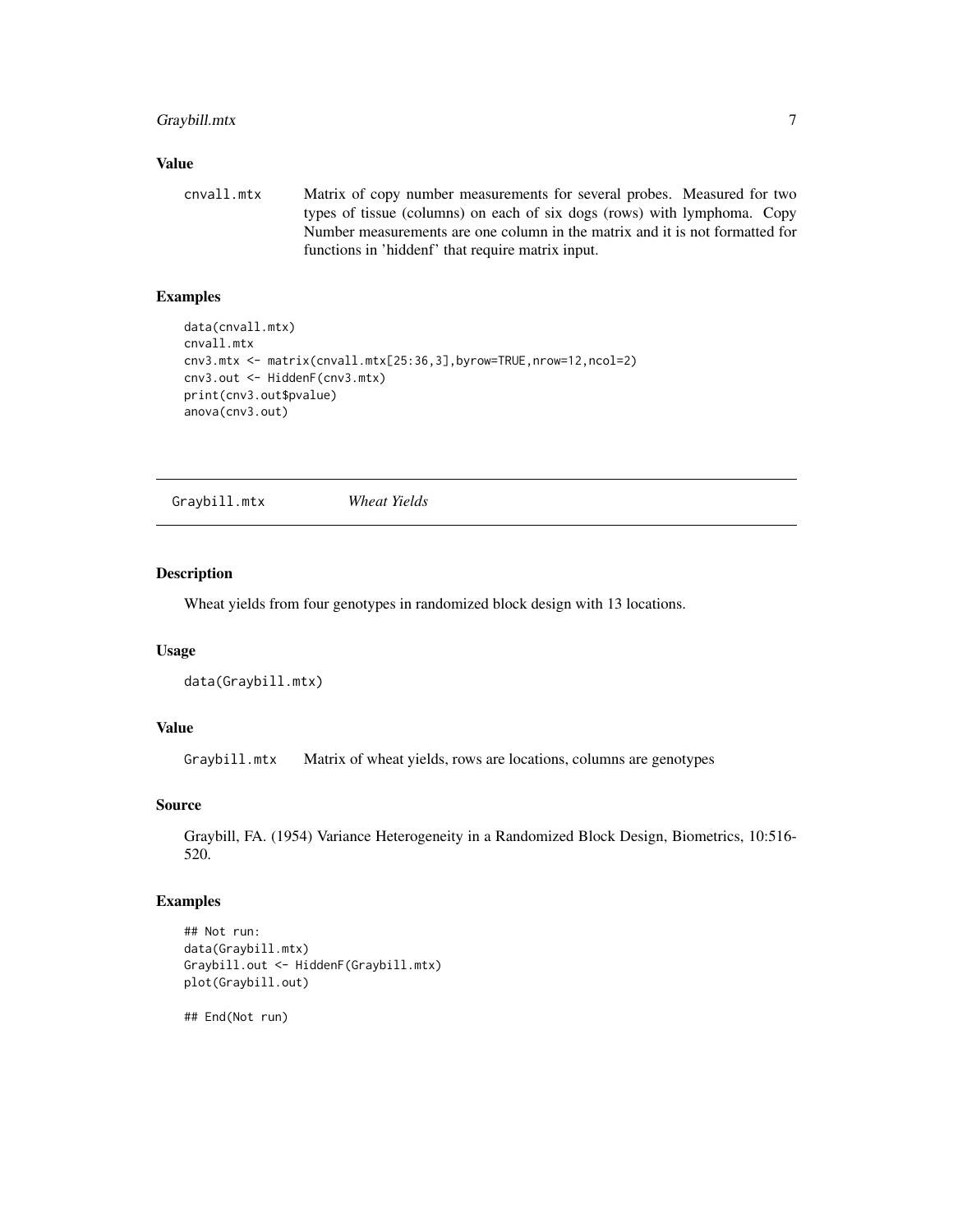<span id="page-7-1"></span><span id="page-7-0"></span>Fits linear model to ymtx, a matrix of responses of dimension r-by-c. Constructs all possible configurations of rows into two non-empty groups, then, for each configuration, fits full factorial effects models with three factors for group, group-by-column, row and row nested within column. The maximum F-ratio for group-by-column interaction is reported along with Bonferroni-adjusted pvalue.

#### Usage

HiddenF(ymtx)

#### **Arguments**

| ymtx | A matrix of responses, with rows corresponding to levels of one factor, and |
|------|-----------------------------------------------------------------------------|
|      | columns the levels of a second factor                                       |

# Value

|               | List-object of class 'HiddenF' with components                                 |
|---------------|--------------------------------------------------------------------------------|
| adjpvalue     | (Bonferroni-adjusted) pyalue from configuration with maximal hidden additivity |
| config.vector | Vector of group indicators for configuration with maximal hidden additivity    |
| tall          | A list with components y, row, col                                             |
| CC.           | Number of possible configurations                                              |

# Author(s)

Jason A. Osborne <jaosborn@ncsu.edu>, Christopher T. Franck and Bongseog Choi

#### References

Franck CT, Nielsen, DM and Osborne, JA. (2013) A Method for Detecting Hidden Additivity in two-factor Unreplicated Experiments, Computational Statistics and Data Analysis, 67:95-104.

#### See Also

[summary.HiddenF](#page-14-1)

```
library(hiddenf)
data(cjejuni.mtx)
cjejuni.out <- HiddenF(cjejuni.mtx)
summary(cjejuni.out)
```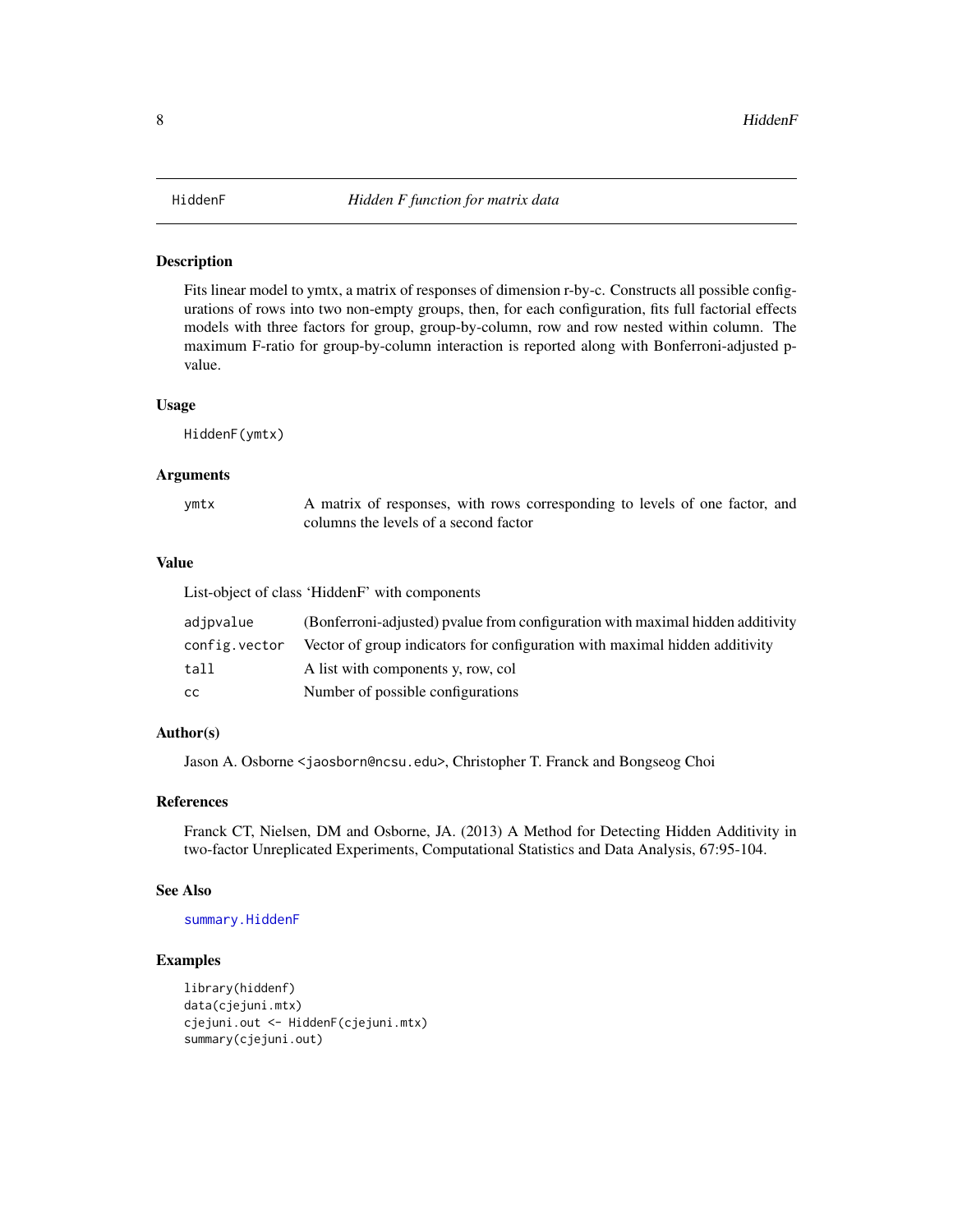<span id="page-8-0"></span>

Reports the p-value from Kharrati-Kopaei and Sadooghi-Alvandi's test for non-additivity. This procedure searches over all configurations of rows of the input matrix into two non-empty sets, each having at least two elements. Separate linear models in which row and column effects are additive are fit to each set, and the configuration with maximum ratio of error mean squares is reported, along with a p-value.

#### Usage

KKSAPvalue(hfobj)

#### Arguments

hfobj An object of class HiddenF created by the HiddenF function

#### Details

Requires that data matrix has more than four rows  $(r > 4)$ 

#### Value

A list containing the input data matrix converted to list form, a numeric p-value from a test of the hypothesis of additivity, and a vector giving the corresponding configuration of rows into two groups.

# Author(s)

Jason A. Osborne, Christopher T. Franck and Bongseog Choi

# References

Kharrati-Kopaei, M. and Sadooghi-Alvandi, SM. (2007). A New Method for Testing Interaction in Unreplicated Two-Way Analysis of Variance, Communications in Statistics - Theory and Methods, 36:2787-2803.

#### See Also

HiddenF, additivityPvalues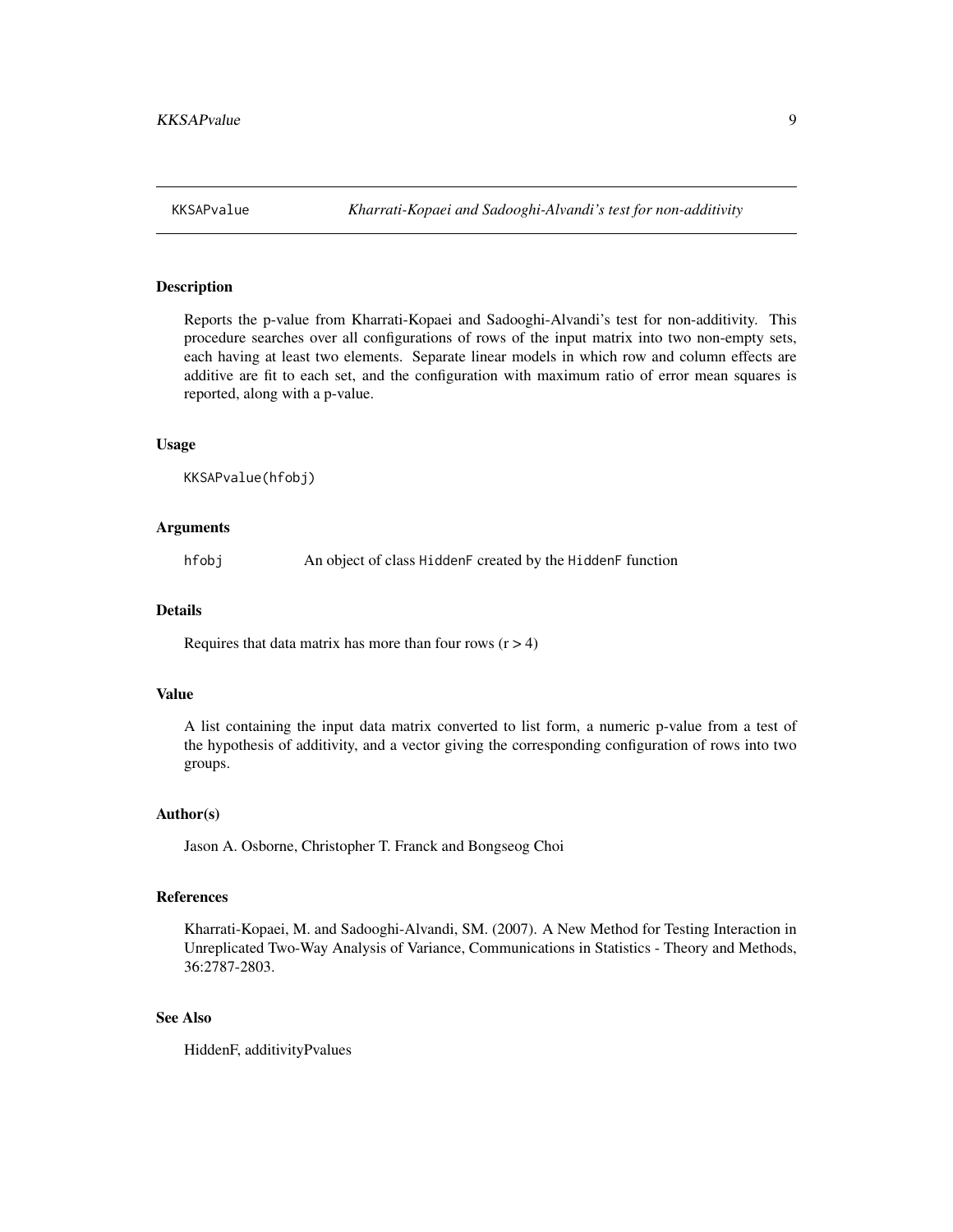### Examples

```
library(hiddenf)
data(cjejuni.mtx)
cjejuni.out <- HiddenF(cjejuni.mtx)
KKSA.out <- KKSAPvalue(cjejuni.out)
print(KKSA.out$pvalue)
```
MalikPvalue *Malik's test for non-additivity*

# Description

Computes the p-value from the clustering-based test for non-additivity developed in Malik, et al. (2015).

#### Usage

MalikPvalue(hfobj, N=500,pnote=TRUE)

# Arguments

| hfobi | An object of class HiddenF created by the HiddenF function                                                                       |
|-------|----------------------------------------------------------------------------------------------------------------------------------|
| N     | The number of Monte Carlo datasets used to determine critical thresholds for<br>Malik's test statistic. Default value is $N=500$ |
| pnote | Boolean variable that can be used to suppress note about number of Monte Carlo<br>datasets used to estimate pyalue               |

# Value

A Monte Carlo estimate of the p-value from the Malik et al (2015) test of non-additivity. The standard error of this estimate is inversely proportional to the square root of N.

#### Author(s)

Jason A. Osborne, Christopher T. Franck and Bongseog Choi

# References

Malik, WA, Mohring, J and Piepho, H. (2014) A clustering-based test for non-additivity in an unreplicated two-way layout, Communications in Statistics-Simulation and Computation.

# See Also

HiddenF, additivityPvalues

<span id="page-9-0"></span>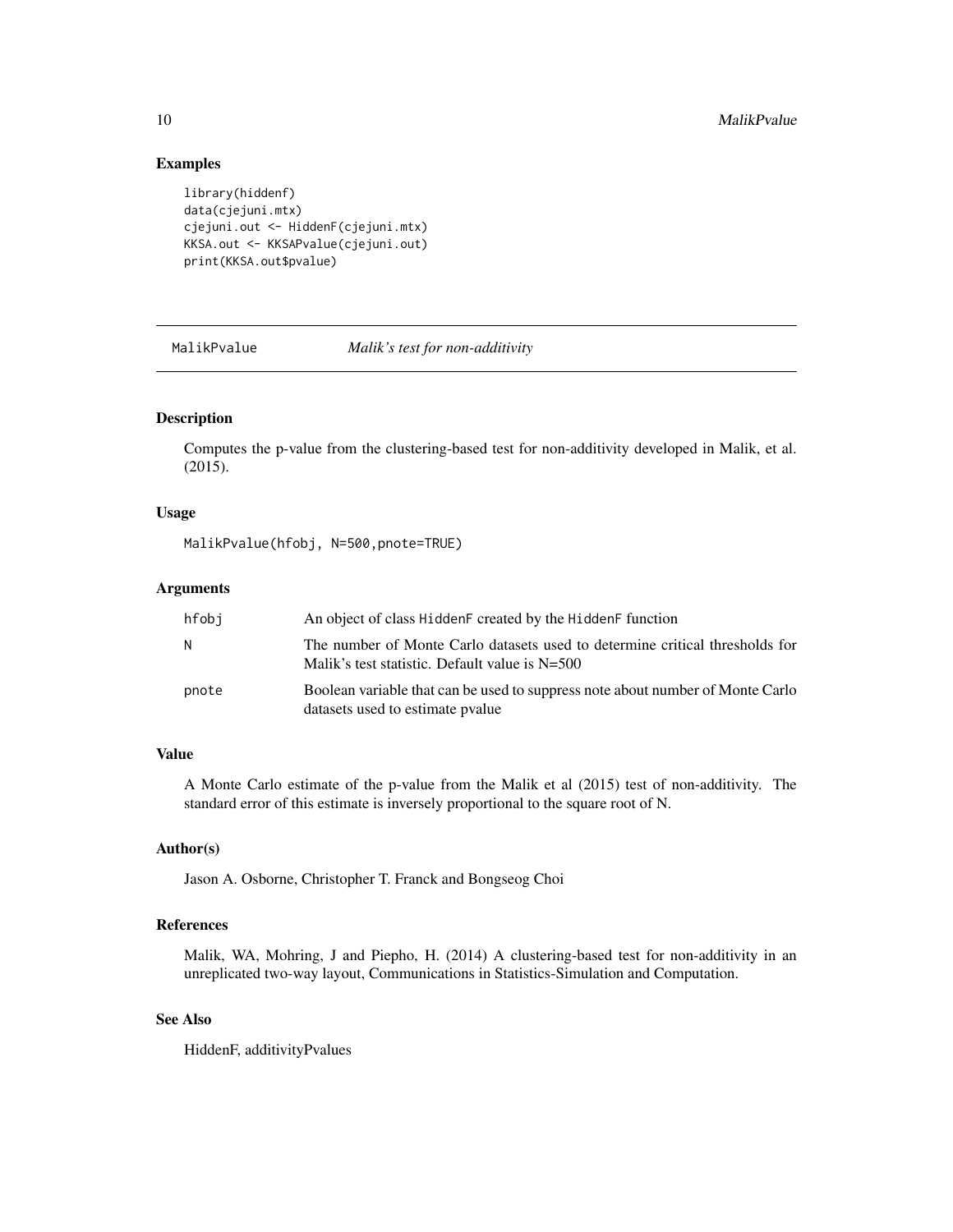#### <span id="page-10-0"></span>MalikTab 11

# Examples

## Not run: library(hiddenf) data(cjejuni.mtx) cjejuni.out <- HiddenF(cjejuni.mtx) cjejuni.MalikPvalue <- MalikPvalue(cjejuni.out)

## End(Not run)

#### MalikTab *Malik's critical values*

# Description

This function computes Monte Carlo estimates of critical values for Malik's test for non-additivity at significance levels .01,.05 and .1

#### Usage

MalikTab(r, c, N=1000)

# Arguments

| r | Number of levels of row factor                                                                 |
|---|------------------------------------------------------------------------------------------------|
| C | Number of levels of column factor                                                              |
| N | Number of additive datasets to be generated for Monte Carlo estimation of crit-<br>ical values |

#### Value

A list with several components:

| Tcsim | a random sample of N test statistics from Malik's procedure under the hypothesis<br>of additivity                                                                       |
|-------|-------------------------------------------------------------------------------------------------------------------------------------------------------------------------|
| q     | a vector with first two elements equal to the number of levels of the row and<br>column factors, along with the 99th, 95th and 90th quantiles from the random<br>sample |

# Author(s)

Jason A. Osborne, Christopher T. Franck and Bongseog Choi

# References

Malik, WA, Mohring, J and Piepho, H. (2014) A clustering-based test for non-additivity in an unreplicated two-way layout, Communications in Statistics-Simulation and Computation, just-accepted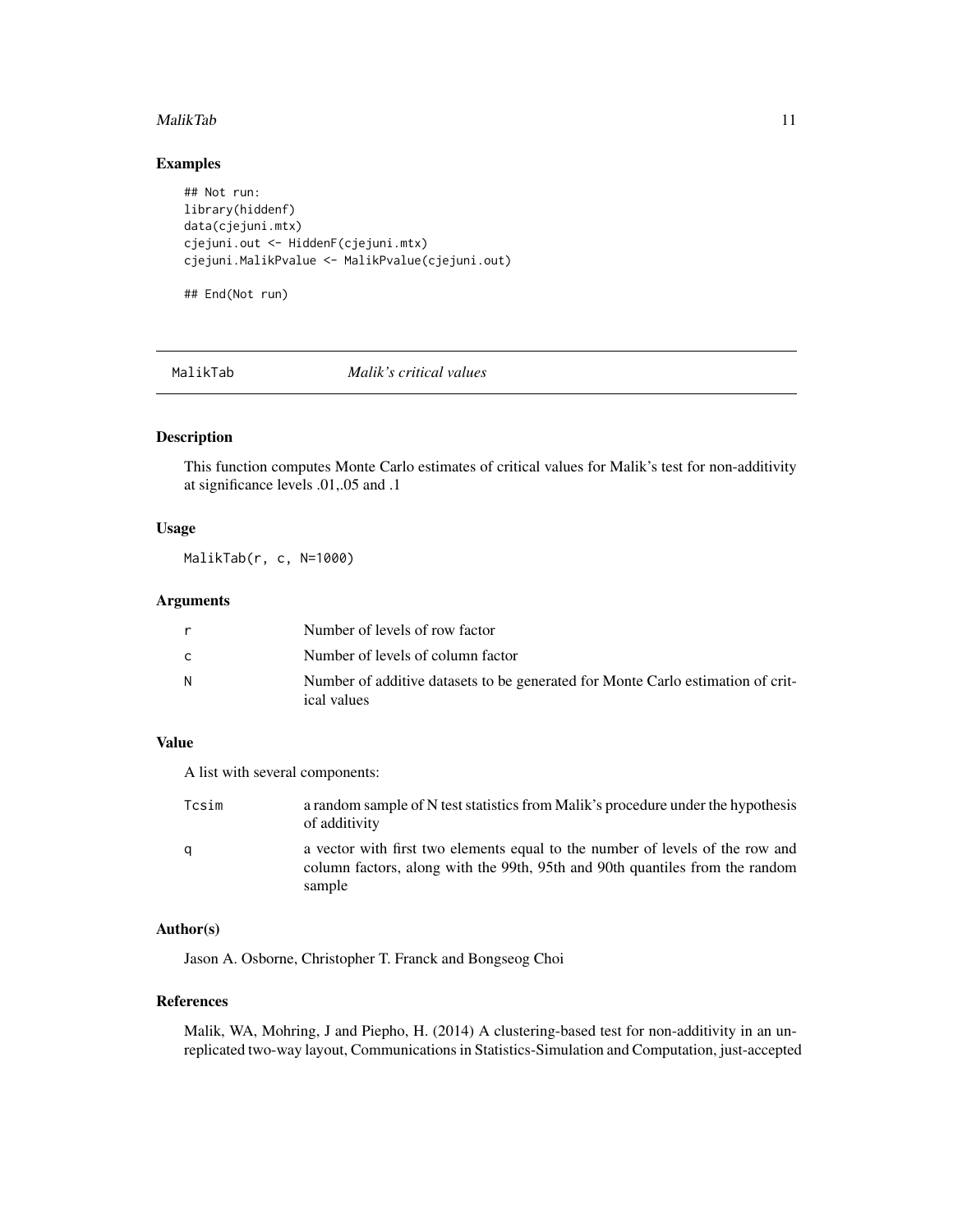# See Also

MalikPvalue

# Examples

```
# get critical values to conduct Malik's test of additivity
# in an experiment with row and column factors with 4 and 5 levels,
# respectively
## Not run:
data(cjejuni.mtx)
cjejuni.out <- HiddenF(cjejuni.mtx)
Malik.pvalue <- MalikPvalue(cjejuni.out)
cjejuni.Malikobj <- Maliktab(4,5,N=1000)
print(cjejuni.Malikobj$q)
```
## End(Not run)

MandelPvalue *Mandel's rows-linear test for non-additivity*

# Description

Computes the p-value from Mandel's rows-linear test for non-additivity. (The columns-linear test may be conducted by first transposing the input matrix argument.)

#### Usage

MandelPvalue(hfobj)

#### Arguments

hfobj An object of class HiddenF created by the HiddenF function

# Value

A p-value from a test of the hypothesis of additivity, along with component sums of squares used to compute p-value.

# Author(s)

Jason A. Osborne and Christopher T. Franck and Bongseog Choi

### References

Mandel J. (1961) Non-Additivity in Two-Way Analysis of Variance, Journal of the American Statistical Association, 56:878-888.

<span id="page-11-0"></span>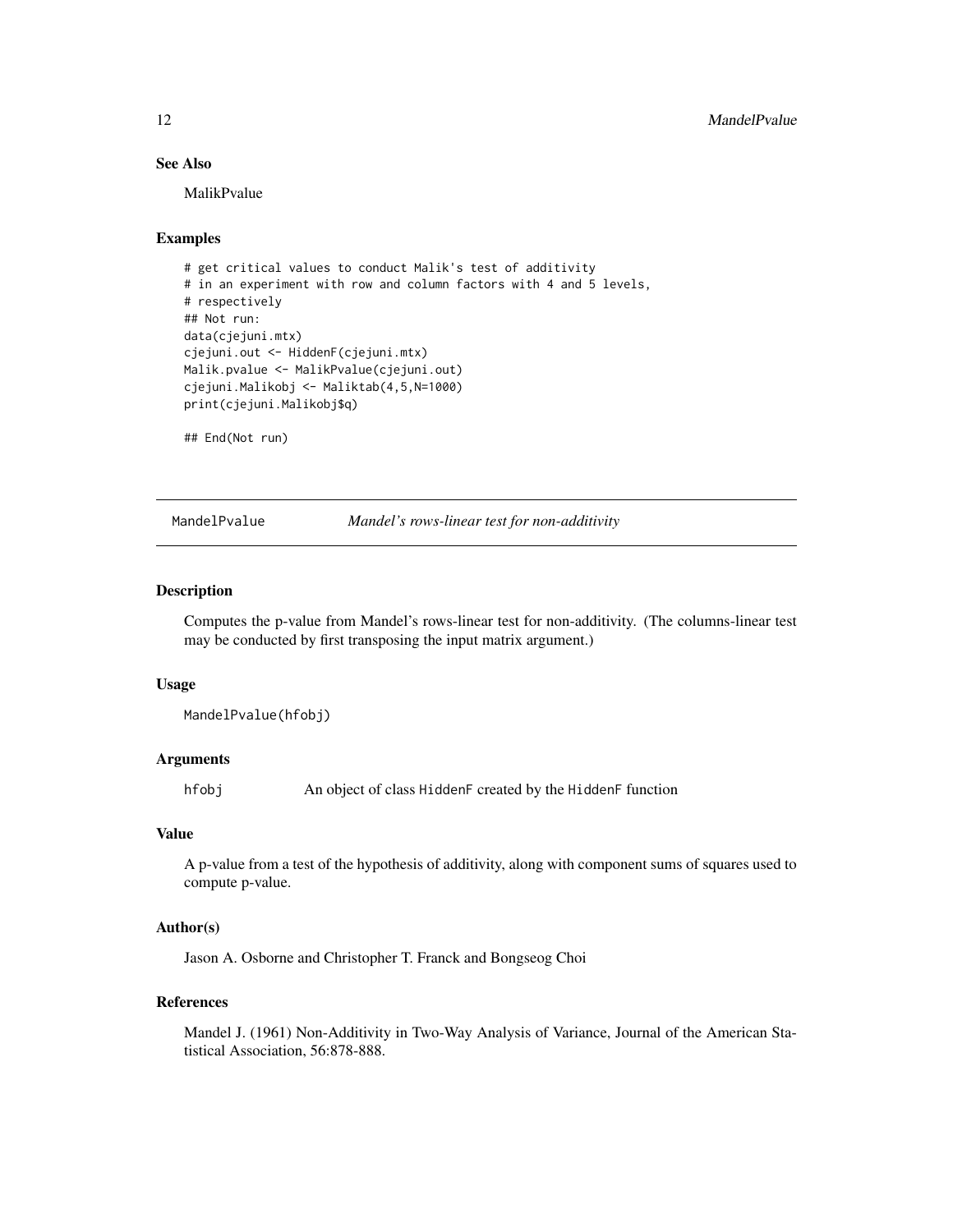# <span id="page-12-0"></span>plot.HiddenF 13

# See Also

HiddenF, additivityPvalues

# Examples

```
## Not run:
library(hiddenf)
data(cjejuni.mtx)
cjejuni.out <- HiddenF(cjejuni.mtx)
kksa.pvalue <- KKSAPvalue(cjejuni.out)
```
## End(Not run)

plot.HiddenF *Interaction plot*

# Description

Interaction plot with levels of row factor colored according to configuration that maximizes hidden additivity.

# Usage

```
## S3 method for class 'HiddenF'
plot(x,y=NULL,main="Hidden Additivity Plot",
rfactor="Rows Factor",cfactor="Columns Factor", colorvec=c("black","red"),
legendx=FALSE, center=FALSE, ...)
```
# Arguments

| $\mathsf{x}$ | Object of class 'HiddenF'                                                                                              |
|--------------|------------------------------------------------------------------------------------------------------------------------|
| У            | Deprecated variable not used in this version of plot                                                                   |
| main         | Plot Title                                                                                                             |
| rfactor      | Label of trace variable (row factor) for optional legend of the interaction plot                                       |
| cfactor      | Label of variable (column factor) on the horizontal axis                                                               |
| colorvec     | Vector of colors for the two groups in interaction plot                                                                |
| legendx      | Graphical parameter that allows for an optional legend, whose location is deter-<br>mined by point-and-click interface |
| center       | Center the data about the row means                                                                                    |
| $\ddotsc$    | Allows for the use of other graphical parameters for matplot or legend                                                 |

# Author(s)

Jason A. Osborne, Christopher T. Franck and Bongseog Choi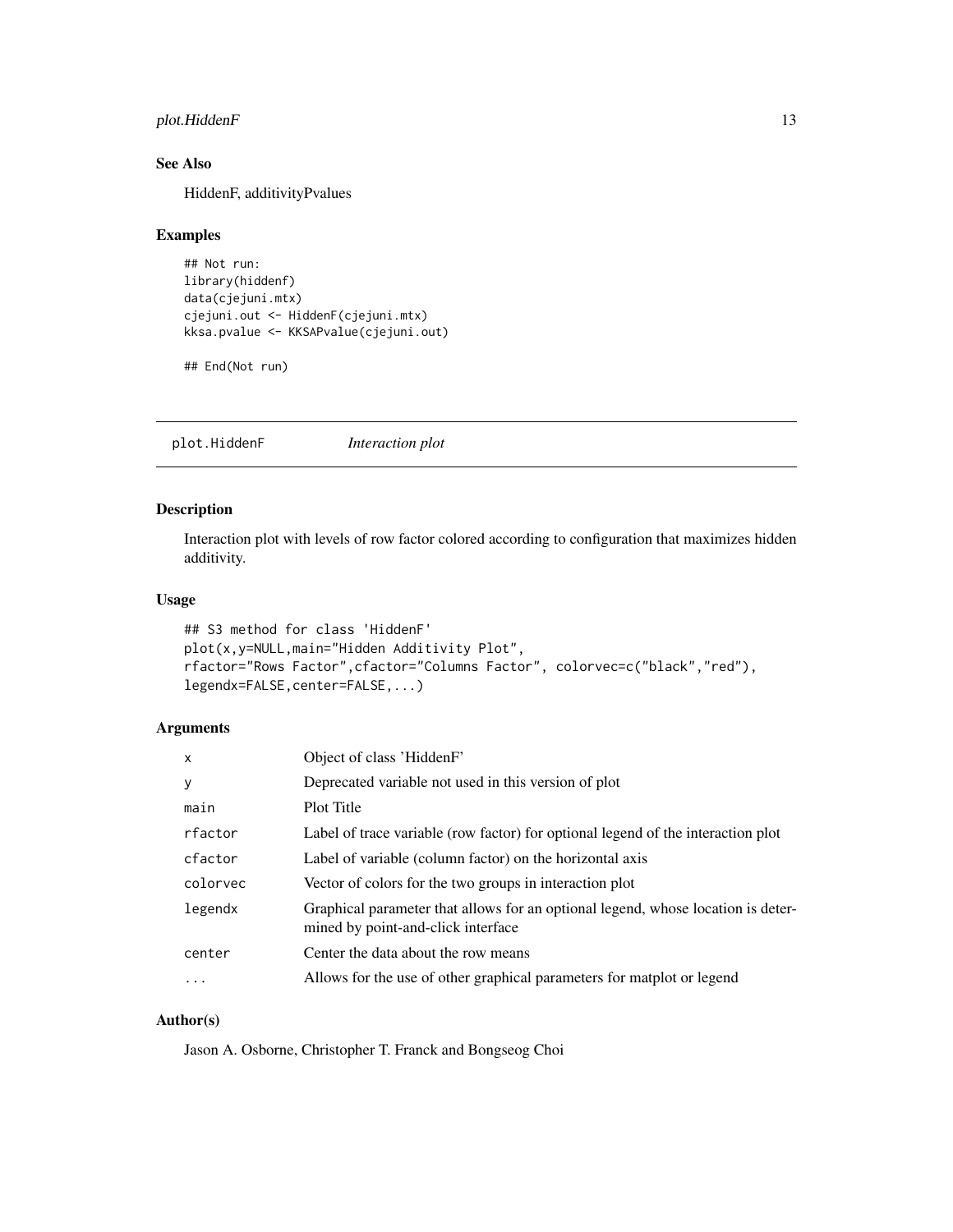#### <span id="page-13-0"></span>See Also

[HiddenF](#page-7-1)

#### Examples

data(cjejuni.mtx) cjejuni.out <- HiddenF(cjejuni.mtx) plot(cjejuni.out)

print.HiddenF *Printing hiddenf objects*

# Description

'print' method for class 'HiddenF'

# Usage

```
## S3 method for class 'HiddenF'
print(x, method = "ACMIF", ...)
```
#### Arguments

|                         | An object of class 'HiddenF'                                                                     |
|-------------------------|--------------------------------------------------------------------------------------------------|
| method                  | The name of the test for interaction. Could be "ACMIF", "TUKEY", "MANDEL", "KKSA",<br>or "MALIK" |
| $\cdot$ $\cdot$ $\cdot$ | further arguments                                                                                |

# Author(s)

Jason A. Osborne, Christopher T. Franck and Bongseog Choi

#### References

Tukey, JW (1949). One Degree of Freedom for Non-Additivity. Biometrics, 5:232-242.

Mandel J. (1961) Non-Additivity in Two-Way Analysis of Variance, Journal of the American Statistical Association, 56:878-888

Kharrati-Kopaei, M. and Sadooghi-Alvandi, SM. (2007). A New Method for Testing Interaction in Unreplicated Two-Way Analysis of Variance, Communications in Statistics - Theory and Methods, 36:2787-2803

Franck CT, Nielsen, DM and Osborne, JA. (2013) A Method for Detecting Hidden Additivity in two-factor Unreplicated Experiments, Computational Statistics and Data Analysis, 67:95-104.

Malik, WA, Mohring, J and Piepho, H. (2015) A clustering-based test for non-additivity in an unreplicated two-way layout, Communications in Statistics-Simulation and Computation.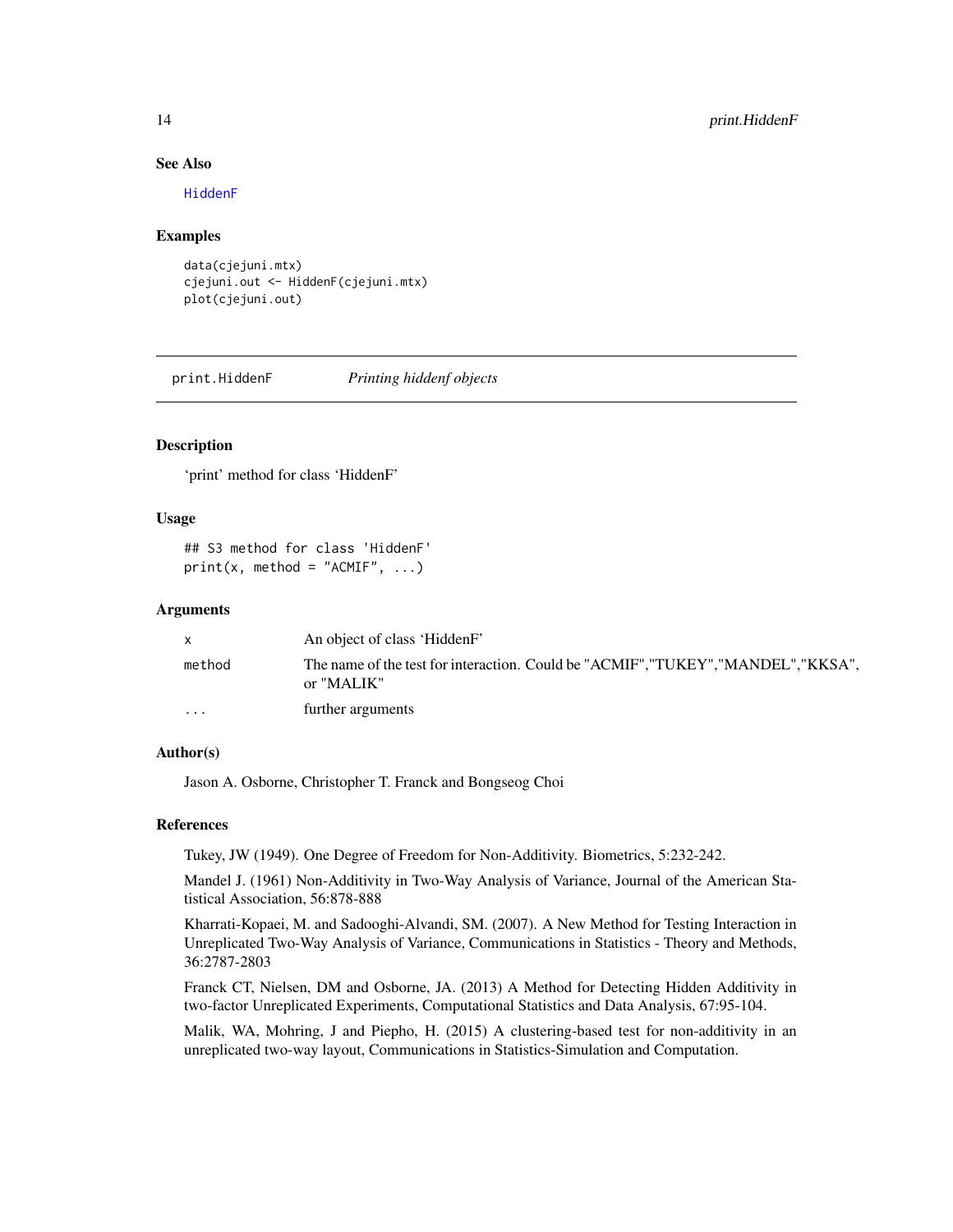# <span id="page-14-0"></span>summary.HiddenF 15

# See Also

HiddenF

# Examples

```
data(cnv1.mtx)
cnv1.out <- HiddenF(cnv1.mtx)
print(cnv1.out)
```
<span id="page-14-1"></span>summary.HiddenF *Summary function for the class "HiddenF"*

# Description

Summarize the results of the ACMIF test for nonadditivity

# Usage

```
## S3 method for class 'HiddenF'
summary(object, method="HiddenF",...)
```
# Arguments

| object | An object of class "HiddenF"                                                                                                                                                                                                                               |
|--------|------------------------------------------------------------------------------------------------------------------------------------------------------------------------------------------------------------------------------------------------------------|
| method | the method to be used; if "ACMIF", the configuration with maximal hidden ad-<br>ditivity is printed along with the mean response for each column after grouping<br>rows according to this maximal configuration. No summary generated for other<br>methods |
| .      | other arguments                                                                                                                                                                                                                                            |

# Value

| group1    | Vector of levels of row factor in group 1    |
|-----------|----------------------------------------------|
| group2    | Vector of levels of row factor in group 2    |
| grp1means | Vector of column means among rows in group 1 |
| grp2means | Vector of column means among rows in group 1 |

# Author(s)

Christopher T. Franck and Jason A. Osborne

### References

Franck CT, Nielsen, DM and Osborne, JA. (2013) A Method for Detecting Hidden Additivity in two-factor Unreplicated Experiments, Computational Statistics and Data Analysis, 67:95-104.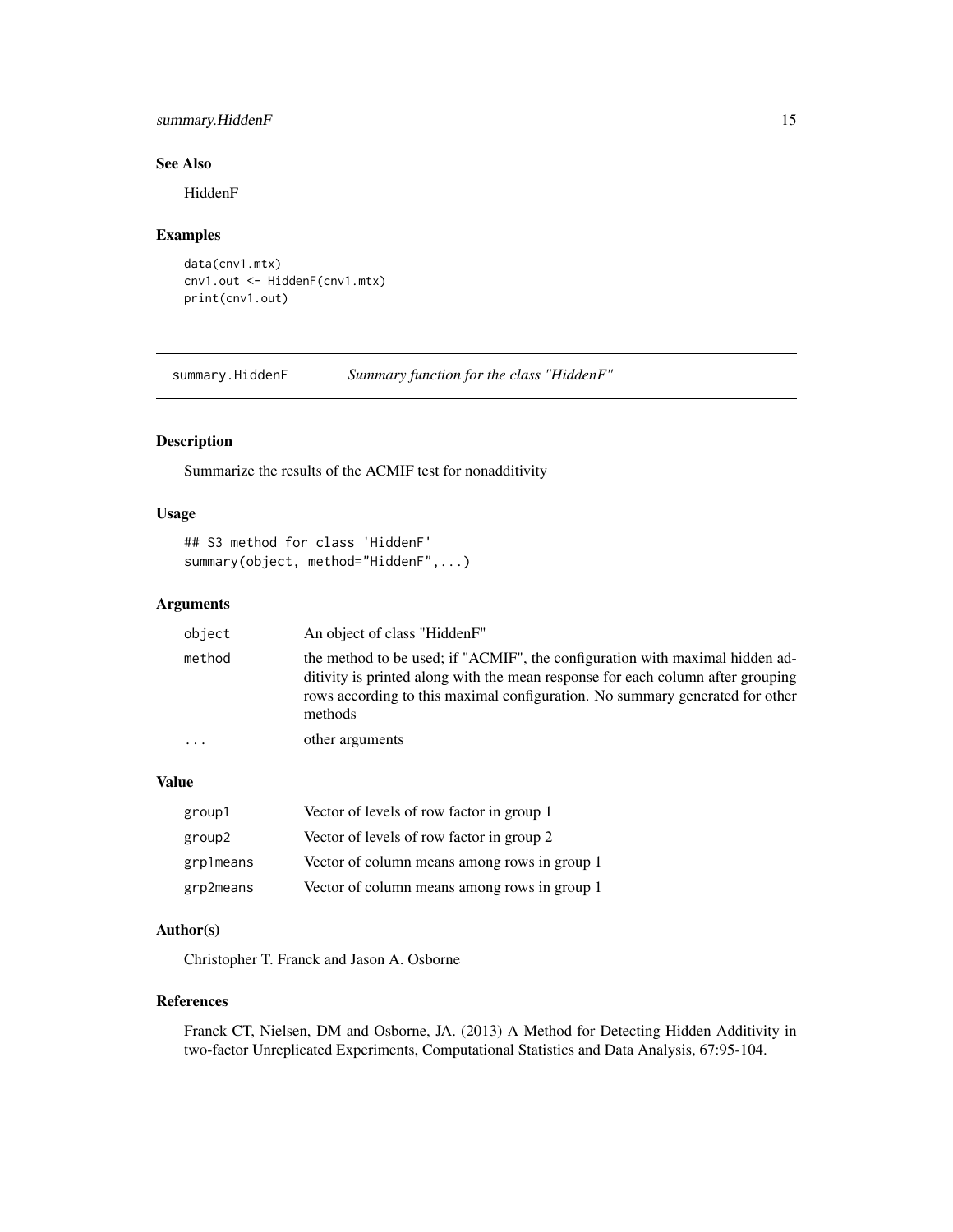# See Also

HiddenF

#### Examples

```
data(Boik.mtx)
Boik.out <- HiddenF(Boik.mtx)
Boik.summary <- summary(Boik.out)
```
TukeyPvalue *Tukey's single degree of freedom test for nonadditivity*

#### Description

Reports the p-value from Tukey's single degree of freedom test for non-additivity

#### Usage

TukeyPvalue(hfobj)

#### Arguments

hfobj An object of class hiddenf created by the hiddenf function

# Value

A list with two components: (1) a numeric p-value from Tukey's single degree of freedom test of the hypothesis of additivity and (2) an object of class 'lm' corresponding to the linear model additive in row and column effects.

#### Author(s)

Jason A. Osborne, Christopher T. Franck and Bongseog Choi

#### References

Tukey, JW (1949). One Degree of Freedom for Non-Additivity. Biometrics, 5:232-242.

#### See Also

additivityPvalues

```
library(hiddenf)
data(cjejuni.mtx)
cjejuni.out <- HiddenF(cjejuni.mtx)
tukey.pvalue <- TukeyPvalue(cjejuni.out)
```
<span id="page-15-0"></span>